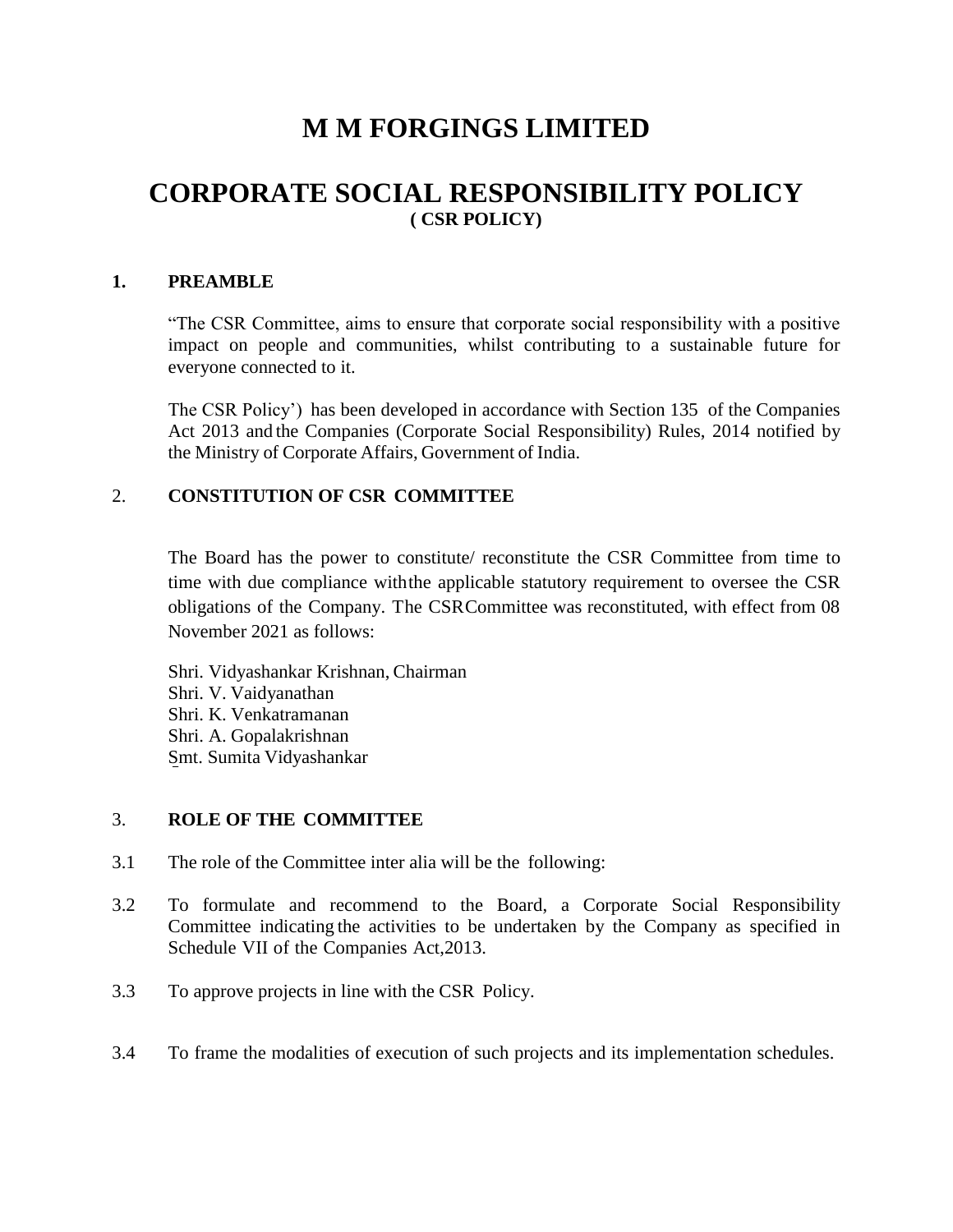- 3.5 To institute a transparent monitoring mechanism for implementation of the CSR projects or programs or activities undertaken by the Company. To recommend the CSR expenditure to the Board.
- 3.6 To monitor and review the CSR policy of the company and expenditure incurred by the Company.

# **4. CSR BUDGET**

- 4.1 The CSR Budget will be allocated as per the provisions of the Act i.e. at least two percent of the average net profit calculated as per Section 198 of the Act read with the Companies (Corporate Social Responsibility) Rules thereof ('average net profit') accrued during the three immediately preceding Financial Years.
- 4.2 The Board of the Company will endeavor to spend in each Financial Year, at least two per cent of the average Net profit on CSR Projects / Programs.
- 4.3 The CSR project may be selected by the CSR Committee from the activities specified under Schedule VII of the Companies Act, 2013 on its own discretion and accord priority to the projects selected by it.
- 4.4 The CSR Committee, after identifying and approving a CSR project, may fix a target spending and formulate the modalities of execution and implementation thereof.
- 4.5 The CSR Committee shall periodically monitor and evaluate the performance of the Projects and the achievement of targets.
- 4.6 In the event that the amount indicated above is not spent in its entirety in that Financial Year, the reasons thereof will be outlined as per Section 134(3) (o) of the Act and also adopt any one option from the below mentioned as provided in the Act:

# 4.7 **In case the project is not an 'on – going' project**

Transfer such unspent amount to the below mentioned Fund specified in Schedule VII, within a period of six months of the expiry of the financial year. Prime minister's national relief fund,

Prime Minister's Citizen Assistance and Relief in EmergencySituations Fund and Clean Ganga Fund

# 4.8 **In case the project is or is to be considered as 'Ongoing project'**

Pass a Board Resolution to approve the project as 'on-going' if it has not been already identified as an ongoing project;

Open an 'Unspent CSR bank account' and transfer the amount which is unspent/ unutilized on the approved CSR project within a period of 30 days from the end of the Financial Year;

Ensure completion of the project within 3 years from the date of such transfer to the 'unspent CSR bank account' of the Company.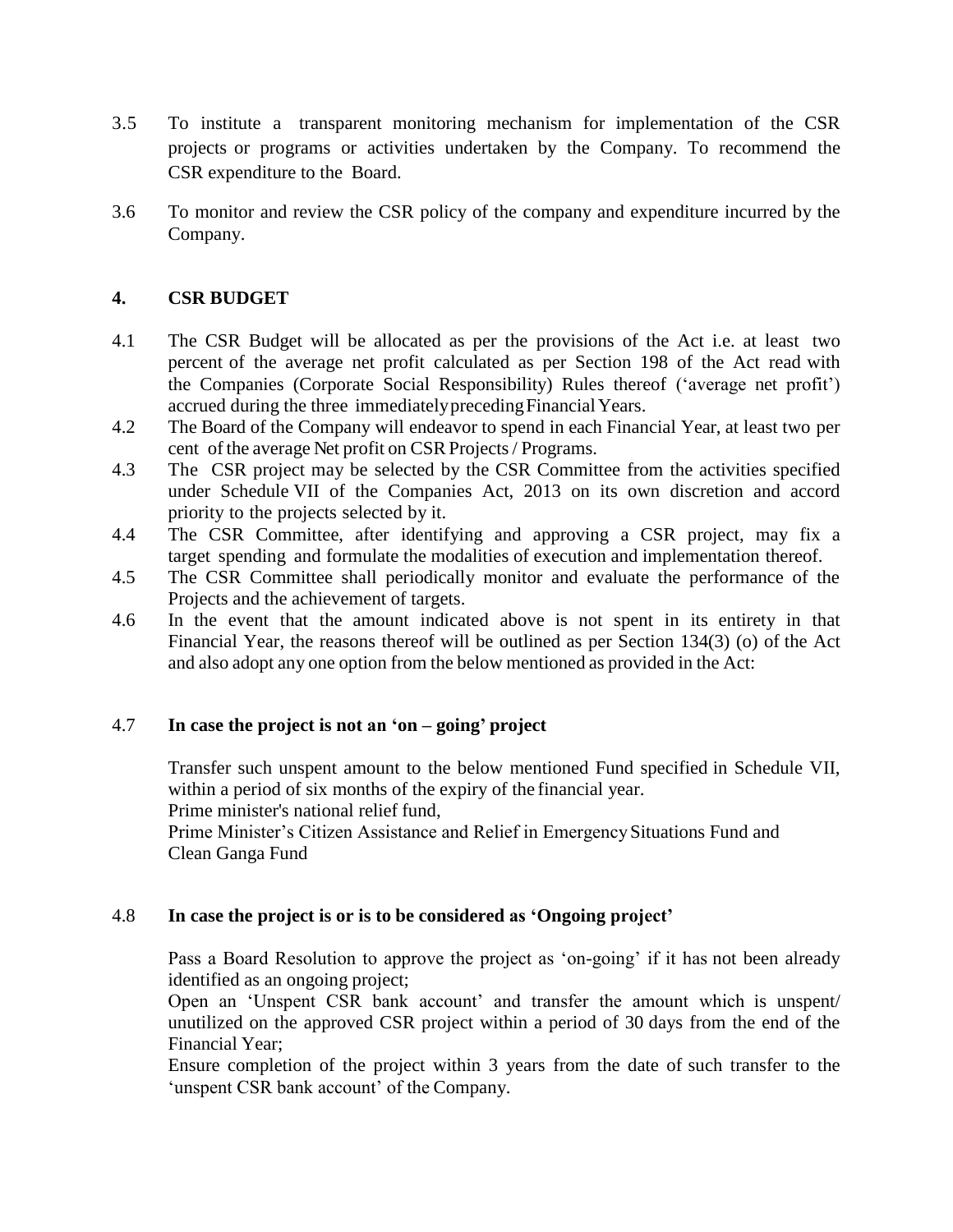4.9 In implementing its CSR Projects/Programs the Company should choose to partner with a registered trust, society or a Section 8 company that fulfill all requirements of Section 135 of Companies Act, 2013. The Company may collaborate or pool resources with other entities within the Group to undertake CSR Projects / Programs. The Company may also enter into partnerships with the government, business partners and communities to achieve a significant impact of the social projects.

# 5 **TREATMENT OFSURPLUS**

- 5.1 In the event that the Company makes any surplus or profit from pursuing its CSR Projects / Programs, these will not form part of the business profit and will be invested back into CSR Projects or shall be transferred to the Unspent CSR Account and spent in pursuance of CSR policy and annual action plan of the company or transfer such surplus amount to a Fund specified in Schedule VII, within a period of six months of the expiry of the financial year.
- 5.2 Any amount spent in excess of requirement provided under the Companies Act, such excess amount may be set off against the requirement to spend up to immediate succeeding three financial years subject to the conditions that –
	- the excess amount available for set off shall not include the surplus arising out of the CSR activities,
	- the Board of the Company shall pass a resolution to that effect

# 6 **Focus Areas**

The Company shall undertake CSR Projects / Programs that are aligned with areas listed in Schedule VII of the Act, within the geographical limits of India, for the benefit of marginalized, disadvantaged and underserved sections of the community and the environment.

- 6.1 The detailed list of CSR Projects should be within the scope of thefollowing activities:
- 6.1.1 Eradicating hunger, poverty and malnutrition, promoting health care, including preventive health care and sanitation, including contribution to the Swacch Bharat Kosh set – up by the Central Government for the promotion of sanitation, and making available safe drinking water.
- 6.1.2 Promoting education, including special education and employment enhancing vocation skills especially among children, women, elderly, and the differently abled and livelihood enhancement projects;
- 6.1.3 Promoting gender equality, empowering women, setting up homes and hostels for women and orphans; setting up old age homes, day care centres and such other facilities for senior citizens, measures for reducing inequalities faced by socially and economically backward groups;